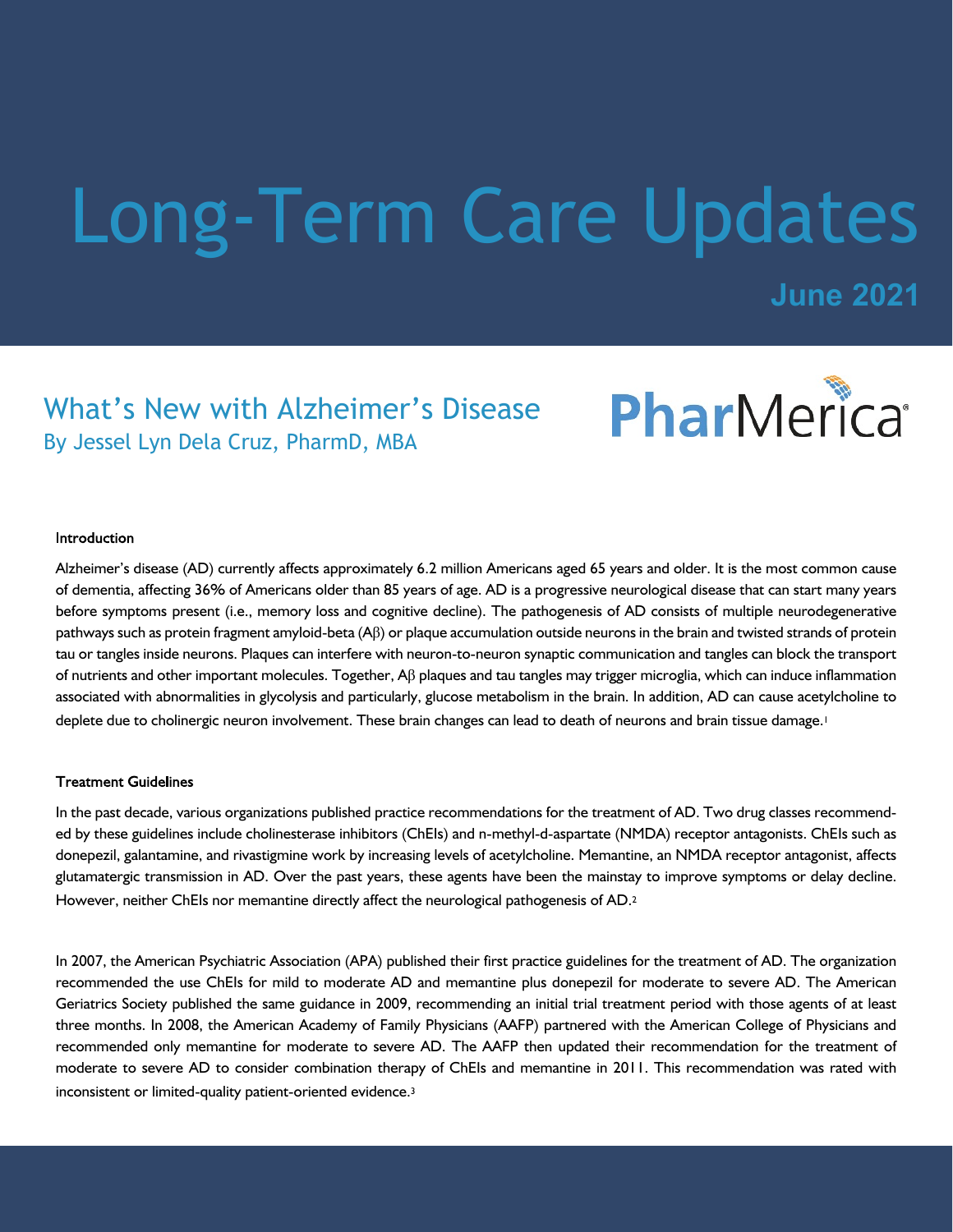The most recent guidelines for the treatment of AD to date were published by the APA in 2014. The organization recognized that evidence still supports the use of ChEIs for mild to moderate AD; however, donepezil at higher doses lacks evidence that demonstrates clinically meaningful advantages. The APA notes that higher doses of rivastigmine patches may be associated with a greater benefit. For the treatment of moderate to severe disease, evidence remains to support the individual use of ChEIs and memantine, but with unclear clinical significance for both agents used as combination therapy.4 Currently, there are no new practice recommendations for the treatment of AD.

#### FDA Guidance on Clinical Drug Development

There have been numerous disease-modifying investigational drug treatments that have failed phase 3 clinical trials for AD.These drugs include Aβ-targeting agents, B-secretase inhibitors, intravenous immunoglobulin, and other existing agents. These clinical trials studied patients with symptomatic AD, in which researchers have suggested that clinical trials should be conducted in earlier stages of AD.<sup>5-6</sup> In 2018, the FDA published a treatment guidance for the industry for AD drug development. The FDA recognized and suggested that optimal treatment may involve targeting early AD stages that occur before the onset of overt dementia. The purpose of the guidance is to assist drug industries in the clinical development of drugs that target those sporadic stages.<sup>7</sup>

#### Understanding the Early Stages of AD

In support of clinical drug development for AD treatment, the FDA proposed a four-stage classification to assist clinical trial design and evaluation.

#### Table I. FDA Proposed Stages of Early AD.

| Stage   | <b>Description</b>                                                                                                                                                                                                                                                                                                    |
|---------|-----------------------------------------------------------------------------------------------------------------------------------------------------------------------------------------------------------------------------------------------------------------------------------------------------------------------|
| Stage I | Patients with characteristic pathophysiologic changes of AD but no evidence of clinical impact. Patients<br>are asymptomatic with no subjective complaint, functional impairment, or detectable abnormalities on<br>sensitive neuropsychological measures.                                                            |
| Stage 2 | Patients with characteristic pathophysiologic changes of AD and subtle detectable abnormalities on sen-<br>sitive neuropsychological measures, but no functional impairment. The emergence of subtle functional<br>impairment signals a transition to Stage 3.                                                        |
| Stage 3 | Patients with characteristic pathophysiologic changes of AD, subtle or more apparent detectable abnor-<br>malities on sensitive neuropsychological measures, and mild but detectable functional impairment. The<br>functional impairment in this stage is not severe enough to warrant a diagnosis of overt dementia. |
| Stage 4 | Patients with overt dementia. This diagnosis is made as functional impairment that worsens from that<br>seen in stage 3.                                                                                                                                                                                              |

The FDA reports that clinical trials in early-stage disease may provide evidence that a targeted drug may alter the course of AD by direct impact on the pathophysiology of AD.

#### **Investigational Drugs and Emerging Clinical Trials**

Investigational drugs in previous clinical trials have mostly targeted amyloid plaques; however, repeated failures have led researchers to consider other treatment interventions including β- and gamma-secretase inhibitors to decrease Aβ production and drugs to prevent Aβ aggregation. Although such agents have failed to demonstrate clinical benefit, some investigational drugs may be promising based on updated results. 5-6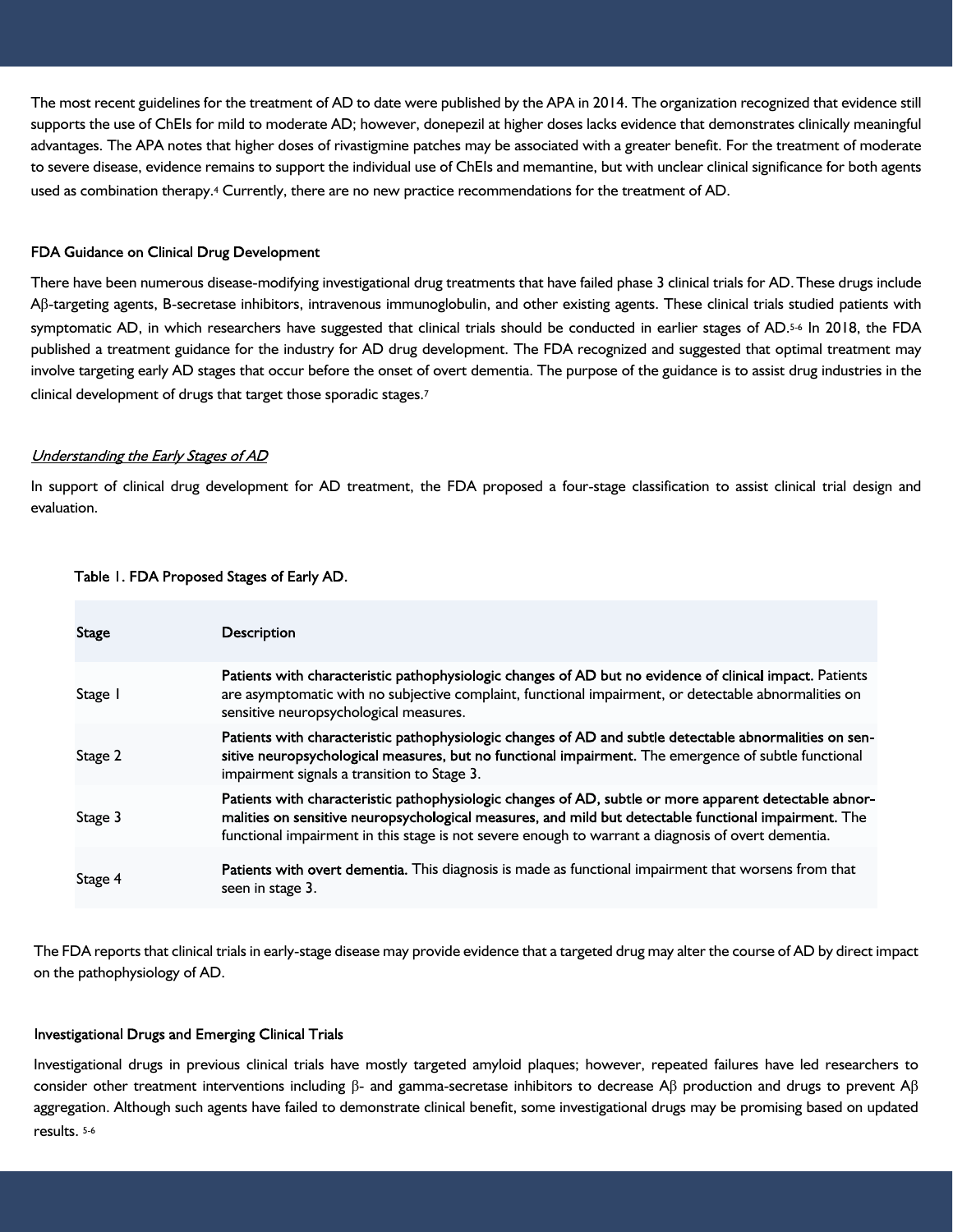#### Donanemab

Donanemab is an antibody that targets a modified form of deposited  $\beta\beta$  currently investigated for the treatment of early AD. This drug has completed its phase 2 trial, TRAILBLAZER-ALZ (NCT03367403), in 257 patients with early symptomatic AD who had tau and amyloid deposition on positron-emission tomography (PET). This was a randomized trial where patients in the intervention group  $(n=131)$  received intravenous donanemab 700 mg for three doses initially, and then 1400 mg every 4 weeks for up to 72 weeks compared to placebo. The primary outcome of this study was a change from baseline in the Integrated Alzheimer's Disease Rating Scale (iADRS) score which ranged from 0 to 144. Lower scores on this scale indicate greater cognitive and functional impairment. Patients who received donanemab had a significantly smaller decrease in iADRS score from baseline at 76 weeks compared to the placebo group (-6.86 versus -10.06 score reduction, respectively;  $p =$ 0.04). Researchers have concluded that donanemab has resulted in a better composite score for cognition and functionality of daily living activities than placebo but suggest longer and larger trials to further assess donanemab's efficacy and safety.6,8

#### Aducanumab

Aducanumab is an antiamyloid human monoclonal antibody that binds selectively to aggregated Aβ fibrils and soluble oligomers. Its phase 3, placebo-controlled EMERGE (NCT02484547) and ENGAGE (NCT02477800) trials were discontinued due to a futility analysis that predicted the trials would not meet their primary outcomes. However, after analyzing a larger data set from the EMERGE trial, aducanumab had met the primary endpoint, the Clinical Dementia Rating-Sum of Boxes (CDR-SB) score after 72 weeks of treatment. In the intention-to-treat analysis, patients who received 10 mg/kg of aducanumab (n= 547) demonstrated a 23% less decline in CDR-SB score from baseline which was significantly different than placebo ( $n=548$ ) at 78 weeks ( $p=0.01$ ). Secondary outcome results in the same treatment population also demonstrated a lower percent reduction in the following scores which were significant compared to placebo: ADAS-Cog13 (AD Assessment Scale-Cognitive Subscale 13 Items; -27%,  $p=0.01$ ) and ADCS-ADL-CI (Alzheimer's Disease Cooperative Study-Activities of Daily Living scale; -40%,  $p = 0.001$ ). Based on these findings, the industry applied for a Biologic License Application (BLA) in July 2020, which was granted priority review by the FDA in August 2020, scheduled for June 7, 2021.5,9

| Drug                                                                                             | Mechanism                                                     | <b>Clinical Trial Information</b>                                                                                                                                                                                                                                                                                                                                                                 |
|--------------------------------------------------------------------------------------------------|---------------------------------------------------------------|---------------------------------------------------------------------------------------------------------------------------------------------------------------------------------------------------------------------------------------------------------------------------------------------------------------------------------------------------------------------------------------------------|
| <b>ALZT-OPI</b><br>Consists of inhaled cromolyn and<br>oral ibuprofen                            | Reduce neuroinflammation and<br>promote clearance of $A\beta$ | COGNITE, Phase 3 Trial (NCT02547818) completed November 18,<br>2020. Results not available.                                                                                                                                                                                                                                                                                                       |
| COR388                                                                                           | Irreversible inhibitor of gingipains                          | GAIN Phase 2/3 trial (NCT03823404) active, not recruiting. Primary<br>study completion in 2022.                                                                                                                                                                                                                                                                                                   |
| Gantenerumab                                                                                     | Antiamyloid, IgG1 human mono-<br>clonal antibody              | GRADUATE I & II (NCT03443973 & NCT03444870) Phase 3 Trials cur-<br>rently recruiting: primary study completion in 2022                                                                                                                                                                                                                                                                            |
| Lecanemab (BAN2401)                                                                              | Antiamyloid monoclonal antibody                               | CLARITY AD (NCT03887455) Phase 3 Trial currently recruiting: primary<br>study completion in 2022                                                                                                                                                                                                                                                                                                  |
| LMTX or<br>Leuco-methylthioninium bis (hy-<br>dromethanesulphonate)<br>Prodrug of methylene blue | 2 <sup>nd</sup> generation tau aggregation<br>inhibitor       | TRX 005 and TRX 015 phase 3 trials were completed in 2016. High dos-<br>es (150-250 mg/day) LMTX monotherapy demonstrated greater efficacy<br>than cholinesterase inhibitors $+$ memantine.<br>LUCIDITY (NCT03446001) is another phase 3 trial to confirm whether<br>low-dose (16 mg/day or 8 mg/day) monotherapy is effective for AD com-<br>pared to placebo. Primary study completion in 2022. |
| Masitinib                                                                                        | Selective tyrosine kinase inhibitor                           | Phase 3 trial (NCT01872598) completed December 2020. Results not<br>available.                                                                                                                                                                                                                                                                                                                    |

#### Table 2. Investigational drugs for AD treatment. 5, 10-17